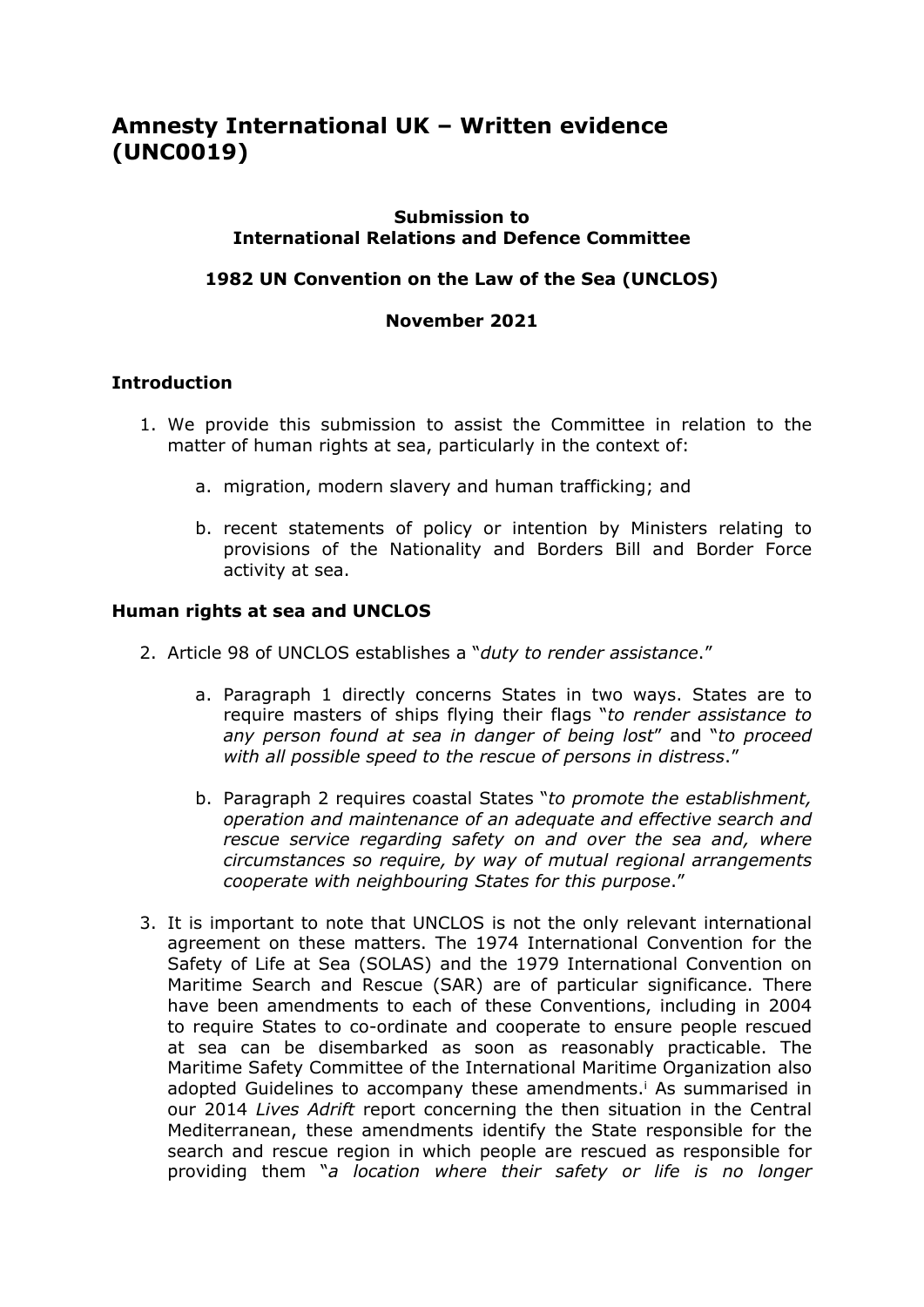*threatened, their basic human needs can be met and their lives and freedom will not be at risk.*" ii

## **Migration, modern slavery and human trafficking**

- 4. The duties summarised above must also be understood in the context of other international agreements such as the following:
	- a. The 1951 UN Convention relating to the Status of Refugees enjoins States to share responsibility for providing asylum and expressly prohibits the *refoulement* of a refugee to a place where her, his or their life or liberty is at real risk (whether in that place or because of the risk of removal from that place to another).<sup>iii</sup>
	- b. The 1950 European Convention on Human Rights provides for the right to life, prohibits torture, inhuman and degrading treatment and prohibits slavery (these rights include prohibition of the removal of a person to a place where there is a real risk to her, his or their life or of the prohibited treatment).<sup>iv</sup>
	- c. The 2005 Council of Europe Convention on Action against Trafficking in Human Beings includes requirements upon States to take appropriate measures to enable lawful migration, to identify and assist victims of human trafficking and to provide them a reflection and recovery period and, in certain circumstances, a residence permit.<sup>v</sup>
- 5. Every year many people die on journeys that have not been authorised by States, are facilitated by people smugglers or controlled by human traffickers.<sup>vi</sup> In Europe, there is much attention on such journeys across the Mediterranean.vii In the UK, there is much focus on a much smaller number of journeys across the Channel. Vili However, such journeys occur in many seas and waters across the world. Recorded data shows the death toll to be high but the number of people whose lives are lost is undoubtedly significantly greater. Many deaths are likely to be unknown or otherwise unrecorded. The physical and mental trauma suffered by many people on these journeys is also severe and can be long-lasting.
- 6. The following are uncontentious. The overall human cost, while not capable of precise calculation, is severe. The exploitation and abuse that accompanies this is substantial, including large financial profits that sustain other organised and harmful criminal activity.<sup>ix</sup> It is both the duty of States and in their interests to seek to end or, at least, significantly reduce all of this. Despite considerable expenditure of financial, human and other resources by States, this exploitation continues to thrive and the human cost remains appallingly high.
- 7. The foregoing is from time-to-time cited in argument favouring review, renegotiation or withdrawal from various international agreements concerning human rights, including at sea. Not only is this a profoundly flawed basis for such argument. It risks exacerbating the very vices – the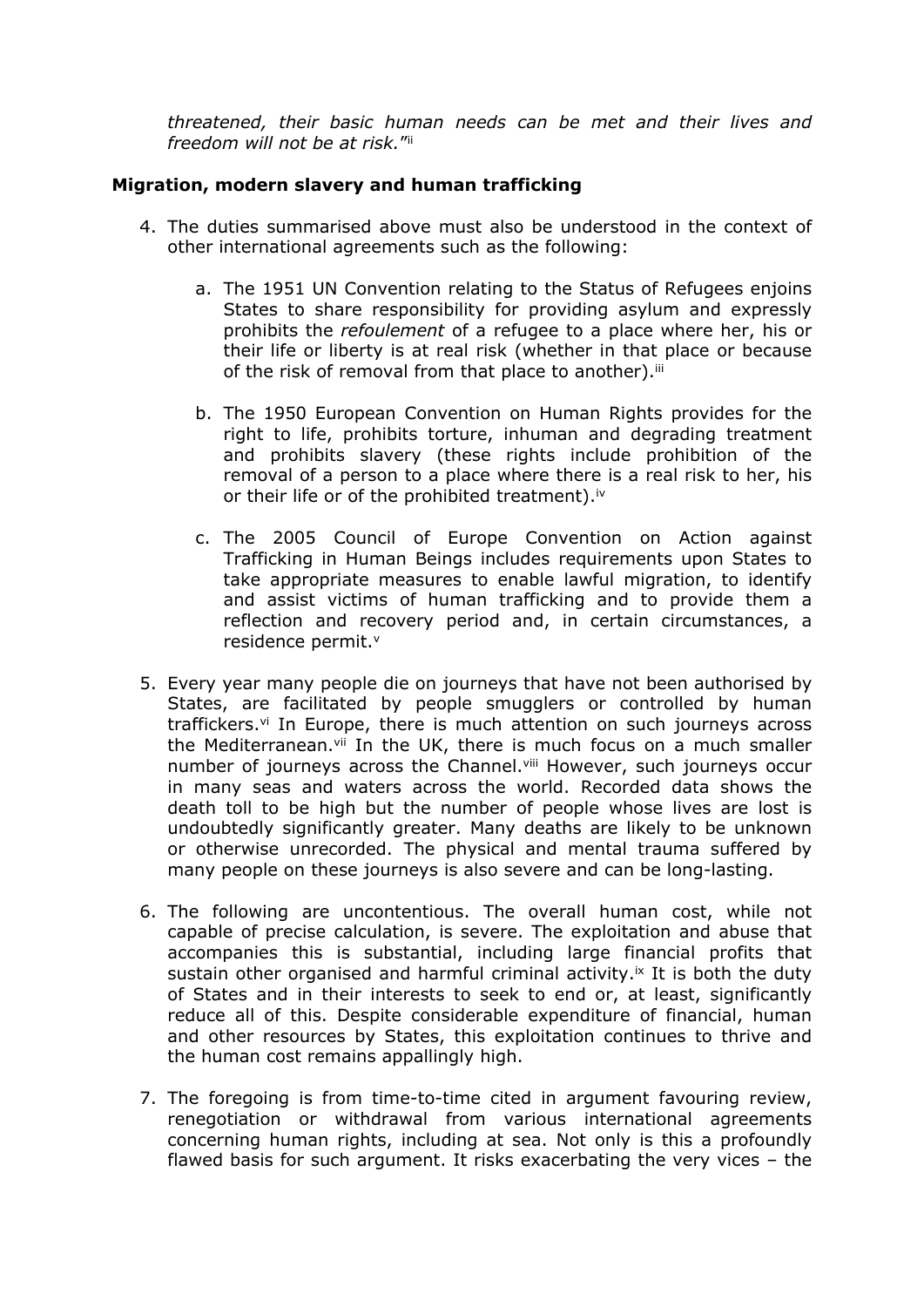high human cost and the thriving exploitation – that is said to motivate such argument. In summary, the reasons for this are as follows:

- a. People who are trafficked are travelling involuntarily. They are not free to be influenced by whether the journey they are on is made more or less safe by States' willingness or failure to respect international laws for protecting life and human wellbeing.
- b. People seeking asylum are either in the same position or a very similar one. Sometimes they too are being trafficked – a person seeking asylum is generally extremely vulnerable to exploitation including by people who will seek to enslave or traffick her, him or them. Even if not trafficked, the person seeking asylum is compelled to travel for reasons that are usually of overwhelming force, which may be or include some or all of the following – a fear of execution, disappearance, torture or other persecution; the risk to life or of other serious harm from war; the need to escape conditions of abject squalor, deprivation or abuse; and the urgency among people who are displaced to reunite with family or reach places to which they have other connections.
- c. Immigration controls operated by many States make no provision for lawful journeys of people fleeing these various horrors and harms. The UK, like many States, makes no provision for anyone to secure a visa to reach its territory to seek asylum while requiring that any claim for asylum must be made from within its territory.<sup>x</sup> Many people, therefore, make dangerous journeys in the hands of dangerous people, including at sea, because there is no alternative, let alone one that is accessible to them.<sup>xi</sup>
- d. The response of many States to migration by journeys that they have not authorised has increasingly become marked by criminalising and obstructing people making the journeys and criminalising and obstructing humanitarian action towards these people, including where that is necessary to save life at sea.xii Laws, policies and practices of many States – at, within and outwith their borders – have increasingly been to avoid or refuse asylum and other responsibilities.<sup>xiii</sup> We draw attention to the repeated warnings by UNHCR that Government policy and the Nationality and Borders Bill follows this same pattern and will further encourage the erosion of respect for and adherence to international law in ways that diminish safe space for refugees, encourage or necessitate more people to make more dangerous journeys and sustain human exploitation including in ways that sustain other harmful criminal activity.<sup>xiv</sup> We also remind the Committee that the immediate consequence of the pressure upon Italy to abandon its search and rescue mission in the Central Mediterranean at the end of 2014 was a huge escalation in the death toll in those waters in the months than followed.xv
- e. Most people displaced by war and conflict (or other causes) are to be found, often in extremely precarious conditions, in their countries of nationality or habitual residence.<sup>xvi</sup> Most refugees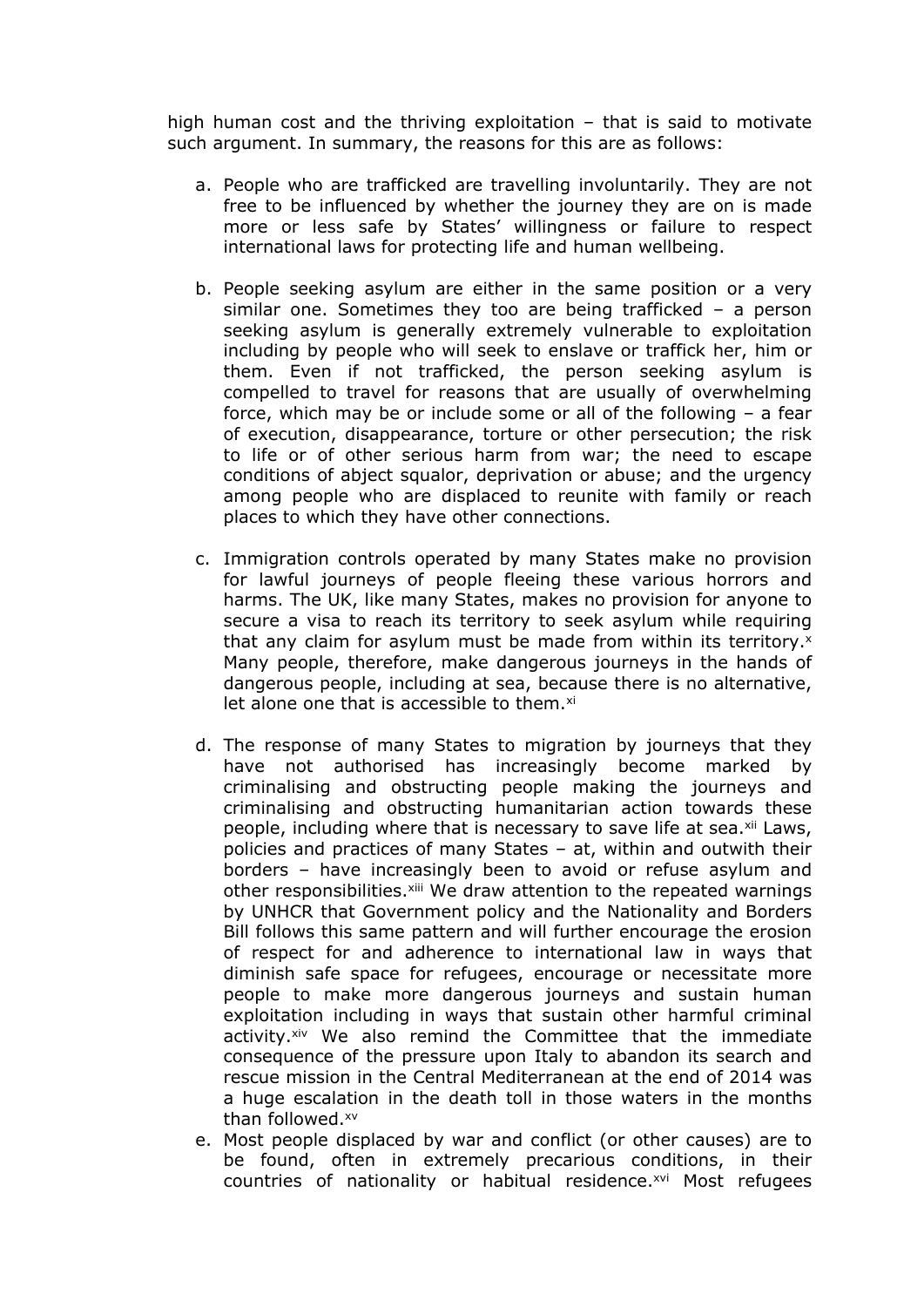forced to flee across borders are to be found in neighbouring countries.<sup>xvii</sup> The disparity between the scale of forced displacement of people and the provision of asylum in relatively rich and stable countries such as the UK is large and long-standing – even if focus is solely upon refugees (who by definition must be outside their country of nationality or, if stateless, former habitual residence). *xviii* However, sole focus on refugees tends to ignore the impact of internal displacement, including in States which are host to both large numbers of people internally displaced and refugees from conflict and persecution elsewhere.xix

f. Accordingly, refusal or failure by relatively rich and stable States, generally receiving few people seeking asylum and providing protection to few refugees, undermines the will and capacity of much poorer and less stable States who are host to the very great majority of displaced people. It pushes back more people to those States, thereby increasing the responsibility they are being asked to carry. It gives encouragement and licence to those States to renege on their own responsibilities. Whether because of the lack of capacity or will to meet such responsibilities, it also creates the conditions in which more people are in need of migrating further. The only possible beneficiaries of this cycle are smugglers, traffickers and other abusers, on the one hand; and those who otherwise profit, whether financially or politically, from increased border security and related policies. This is because the 'demand' for these 'services' is not only being perpetuated but being recycled.

# **Home Office policy and Ministers' statements of intention**

- 8. The Nationality and Borders Bill, currently before Parliament, includes provisions to further empower officials to "*stop, board, divert and detain*" vessels used in navigation.<sup>xx</sup> Since the introduction of the Bill, the Home Secretary has indicated her intention – whether under the powers in this Bill or existing powers – to seek to turnaround and push back boats at sea.<sup>xxi</sup> The boats to which the Home Secretary refers are often overcrowded, unstable or otherwise unsuitable for the journeys being made. The people on board often include children, babies, pregnant women, elderly people, ill, physically or psychologically impaired people and people who are frightened, desperate, cannot swim, have limited language capacities or have suffered serious past abuses and traumas (including at sea).
- 9. Ministers' intentions are further indicated by the following:
	- a. Provision in the Bill to exempt officials from any criminal or civil liability for their exercise of these powers at sea.xxii
	- b. The removal of provision in the Bill that would have prohibited use of these powers where it was considered contrary to UNCLOS to do so.xxiii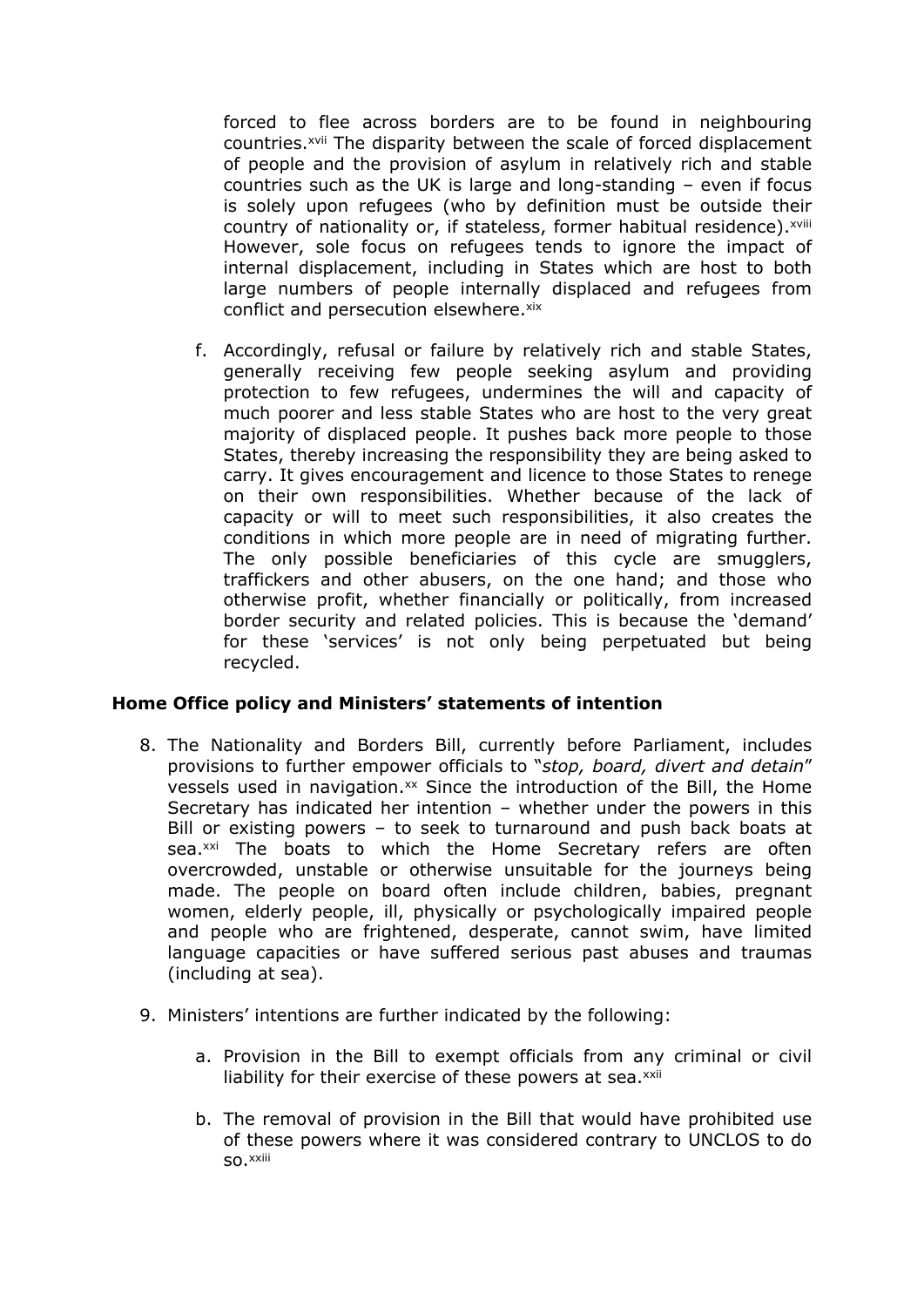- c. The removal of provision in the Bill that would have prohibited seeking to force a boat to the territory of a State that is not willing to receive it.xxiv
- d. Provision in the Bill to prosecute, under maximum sanction of life imprisonment, any person providing, for no gain, humanitarian assistance to a person (including at sea) that enables that person to reach and claim asylum in the UK.<sup>xxv</sup>
- 10.Ministers have stated that the decision to remove the prohibition of action contrary to UNCLOS is because its express inclusion is unnecessary. XXVI Having regard to other provisions in this Bill that reassurance seems dubious. Whether coupled with those other provisions or in itself, we are concerned that the removal of this prohibition signals either an intention to be careless or negligent about compliance with UNCLOS or to seek to avoid judicial scrutiny for any failure to comply. We are aware of no similar assurance about the prohibition of forcing boats to territories of States unwilling to receive them. Action of that sort is not compatible with duties to promote cooperation between States nor with obligations to people in immediate need of being disembarked safely. All of these matters, coupled with the characteristics and conditions of the people immediately affected, raise the very real prospect of a tragedy at sea by either delaying getting people to safety or causing someone to a resistant, panicked or confused response. Of course, one person reacting in such a way may put at risk other people with whom that person is travelling.

# **Conclusion**

- 11.UNCLOS covers a vast amount of human and State relations and activity. Here, we focus solely on Article 98 (duty to render assistance). We see no good purpose to seeking in any way to reduce or withdraw this duty. That would, at least in law, be a potentially complex proposition for there are other international law duties, to which we have made some reference, which either directly or indirectly require the same or similar action in respect of people at risk at sea. What is needed is greater collective commitment to meeting this and related international law duties to safeguard human life and wellbeing, including at sea. Ministers' current or intended immigration policy, however, is liable to offend international law, encourage wider disrespect for that law and the value of human life that underpins it and increase the twin vices – the high human cost and thriving exploitation – to which we have referred above.
- 12.We would, therefore, encourage the Committee to call on the UK Government to:
	- a. Affirm in policy and practice its commitment to UNCLOS, in particular Article 98, and to related international agreements and standards for the preservation of human life and wellbeing at sea.
	- b. Revise the Nationality and Borders Bill and immigration policy to remove exemption from criminal or civil liability for officials exercising powers at sea to stop, board, divert or detain boats;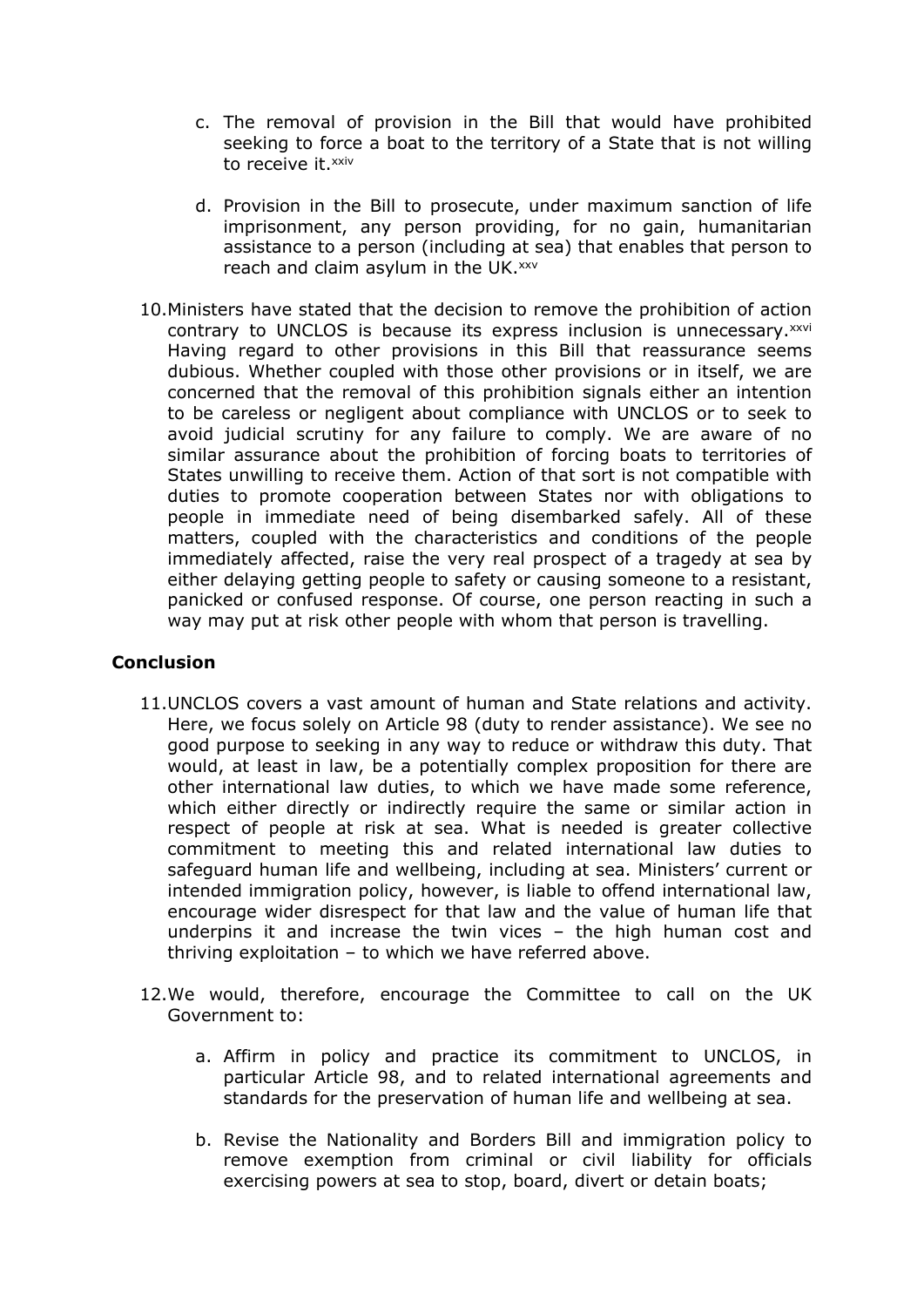- c. To desist from pushbacks, desist from attempting to take boats to territories of States that are not willing to receive them and revise immigration policy and the Nationality and Borders Bill accordingly.
- d. Revise the Nationality and Borders Bill to remove the provision to prosecute a person for providing humanitarian assistance for no gain to a person seeking asylum in the UK.
- e. Establish safe routes by which people may seek asylum in the UK without the need to undertake a dangerous journey to do so.
- f. Co-operate with other States, including France, for the purpose of sharing responsibility for providing asylum and preserving human life and wellbeing at sea.

# **Received 11 November 2021**

*Punishing Compassion: Solidarity on Trial in Fortress Europe*, 2020, Amnesty International:

<https://www.amnesty.org/en/documents/eur01/1828/2020/en/>

*A slippery slope for human rights: The Iuventa case*, August 2021, Amnesty International:

<https://www.amnesty.org/en/documents/eur30/4475/2021/en/>

xiii Among many examples are Denmark's revocation of hundreds of Syrian's refugee protection in the country, that country's efforts to secure an agreement to expel refugees to Rwanda and:

*'No one will look for you': forcibly returned from sea to abusive detention in Libya*, July 2021, Amnesty International: <https://www.amnesty.org/en/documents/mde19/4439/2021/en/>

<sup>&</sup>lt;sup>i</sup> Guidelines on the Treatment of Persons Rescued at Sea, Resolution MSC.167(78): <https://www.refworld.org/docid/432acb464.html>

ii Section 3 (Human Rights at Sea) of *Lives Adrift: refugees and migrants in peril in the Central Mediterranean*, Amnesty International, September 2014: <https://www.amnesty.org/en/documents/eur05/006/2014/en/>

iii Article 33(1) provides the prohibition of *refoulement*.

iv Articles 2, 3 & 4

<sup>v</sup> Articles 5(4), 10, 12, 13 & 14

vi International Organization for Migration's Missing Migrants Project has identified for than 45,000 people who have died on migratory journeys since 2014. More than 27,000 of these deaths have been by drowning.

vii More than 18,500 of the deaths identified by the IOM *op cit* have been in the Central Mediterranean.

viii The attention on journeys across the Channel tends to overlook that over the last couple of years, during which journeys by boat by people seeking asylum in the UK have significantly increased, the overall number of people seeking asylum in the UK has remained stable indicating there to have been a change in the type of journey rather than any increase in the number of people crossing to the UK. That holds true up to the time of the most recent official data presented (end June 2021).

ix These matters are well-ventilated in, e.g., the House of Lords EU Committee's Fourth Report for Session 2015-16, November 2015, HL Paper 45 on the *EU Action Plan against migrant smuggling*.

<sup>x</sup> The immigration rules make no provision for obtaining a visa for the purpose of seeking asylum and provide for the refusal or cancellation of a visa sought or used for a purpose other than the purpose for which it is provided for in the rules. The Nationality and Borders Bill, clause 13 affirms the longstanding position that the UK will not accept asylum claims unless made by people physically present in the UK.

xi As events in Afghanistan in August 2021 made clear, even where a person is eligible for a visa or other permission to travel, there may be various reasons including ones of safety why that visa or permission or the opportunity to travel upon it is not accessible.

xii Prosecution of people engaged in humanitarian action at sea and obstruction of that activity has become widespread among European Mediterranean States. See, e.g.

Violence, lies and pushbacks - refugees and migrants still denied safety and asylum at Europe's borders, June 2021, Amnesty International: <https://www.amnesty.org/en/documents/eur25/4307/2021/en/>

xiv e.g. *Hansard* HC, Nationality and Borders Bill Public Bill Committee, 27 September 2021 : Col 87ff; and, among others, UNHCR's legal opinion on the Nationality and Borders Bill, October 2021, UNHCR observations on that Bill, September 2021 and UNHCR observations on the Government's policy paper (New Plan for Immigration) which preceded the Bill, May 2021,